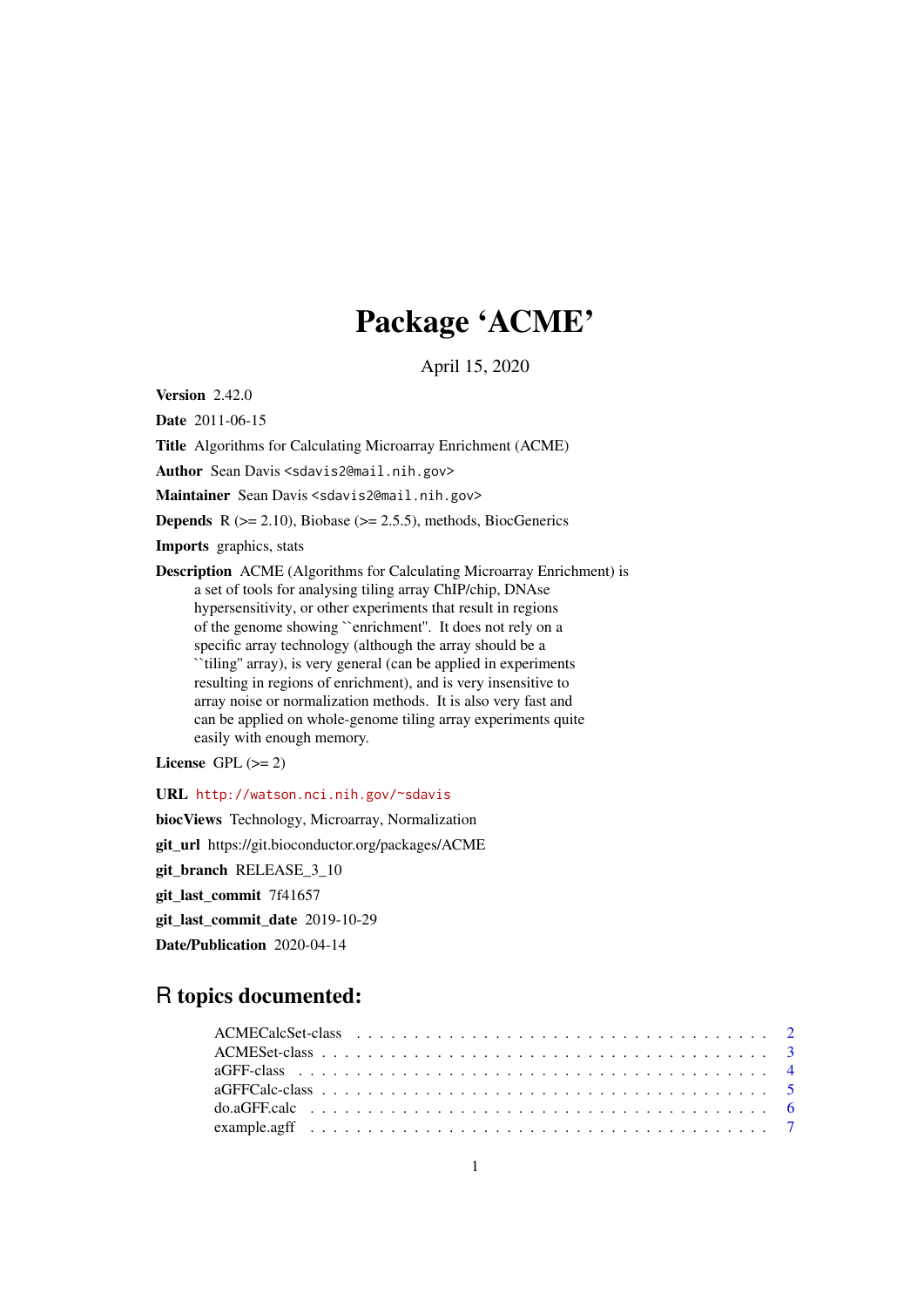# <span id="page-1-0"></span>2 ACMECalcSet-class

| Index |                                                                                                               | $\overline{14}$ |
|-------|---------------------------------------------------------------------------------------------------------------|-----------------|
|       |                                                                                                               |                 |
|       |                                                                                                               |                 |
|       |                                                                                                               |                 |
|       |                                                                                                               |                 |
|       |                                                                                                               |                 |
|       |                                                                                                               |                 |
|       | $findClosesGene \ldots \ldots \ldots \ldots \ldots \ldots \ldots \ldots \ldots \ldots \ldots \ldots \ldots 7$ |                 |

<span id="page-1-1"></span>ACMECalcSet-class *Class "ACMECalcSet"*

#### **Description**

A subclass of [ACMESet](#page-2-1) that can also store the parameters and results of an ACME calculation

#### Objects from the Class

Objects can be created by calls of the form new("ACMECalcSet", assayData, phenoData, featureData, experimentDa In addition to the constraints defined by [ACMESet,](#page-2-1) this class can also hold the results (in the assay-DataElement vals) and the threshold and cutpoints from an ACME do.aGFF.calc run

# Slots

- cutpoints: Object of class "numeric" The values of the cutpoints used in an analysis by do.aGFF.calc, one per sample.
- threshold: Object of class "numeric" The threshold used in an analysis.
- assayData: Object of class "AssayData". See [ExpressionSet](#page-0-0) for details.
- phenoData: Object of class "AnnotatedDataFrame" See [ExpressionSet](#page-0-0) for details.
- featureData: Object of class "AnnotatedDataFrame" See [ExpressionSet](#page-0-0) for details.
- experimentData: Object of class "MIAME" See [ExpressionSet](#page-0-0) for details.
- annotation: Object of class "character" See [ExpressionSet](#page-0-0) for details.

.\_\_classVersion\_\_: Object of class "Versions" See [ExpressionSet](#page-0-0) for details.

#### Extends

Class ["ACMESet"](#page-2-1), directly. Class ["ExpressionSet"](#page-0-0), by class "ACMESet", distance 2. Class ["eSet"](#page-0-0), by class "ACMESet", distance 3. Class ["VersionedBiobase"](#page-0-0), by class "ACMESet", distance 4. Class ["Versioned"](#page-0-0), by class "ACMESet", distance 5.

# **Methods**

- cutpoints signature( $x =$  "ACMECalcSet"): A simple getter for the cutpoints.
- plot signature(x = "ACMECalcSet"): A convenience plotting method that also takes sample and chrom
- show signature(object = "ACMECalcSet"): A show method

**threshold** signature( $x =$ "ACMECalcSet"): A simple getter for the threshold

vals signature(x = "ACMECalcSet"): an accessor for the p-values from a run of do.aGFF.calc. Returns a matrix with samples in columns and probes in rows.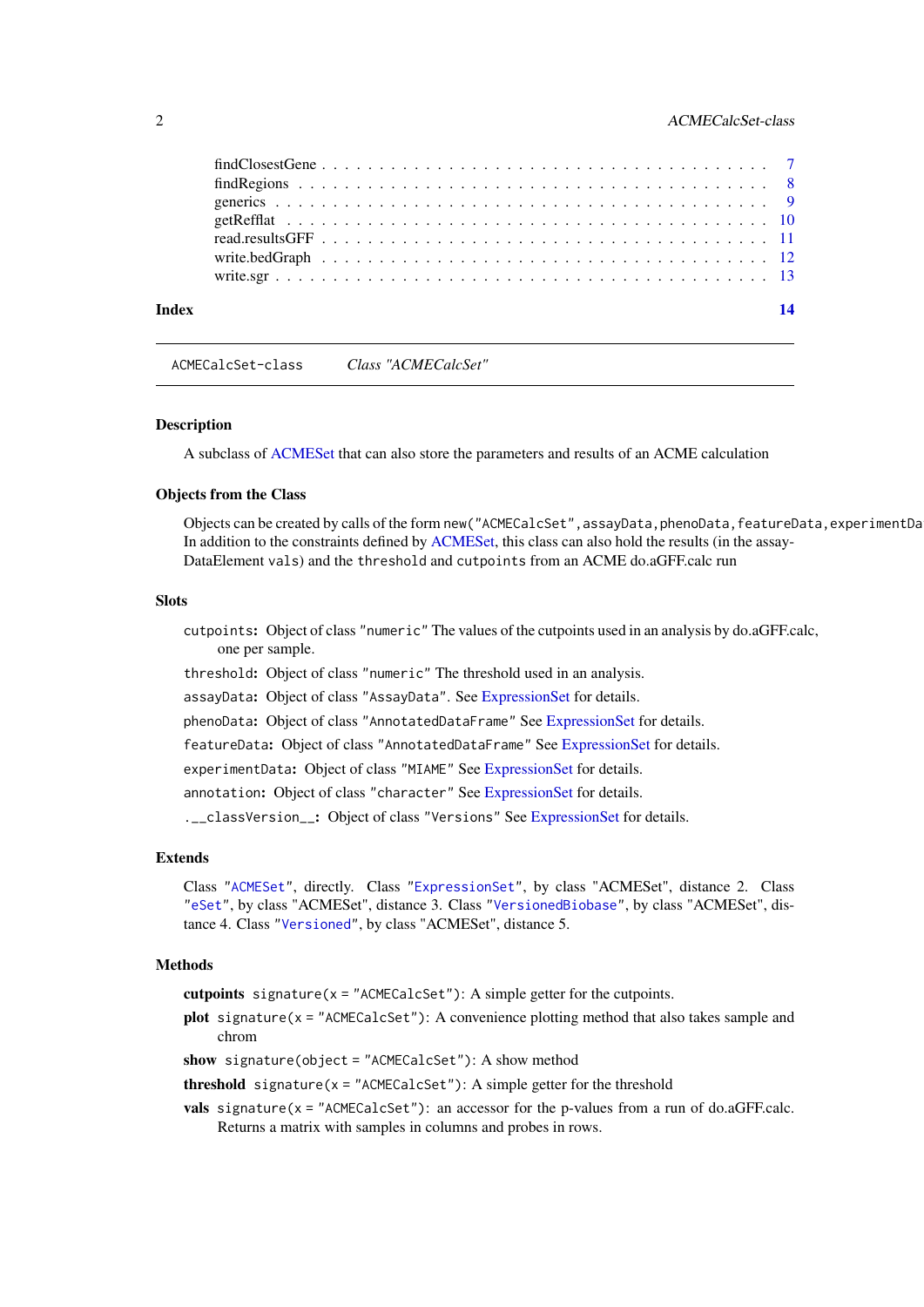#### <span id="page-2-0"></span>ACMESet-class 3

#### Author(s)

Sean Davis <sdavis2@mail.nih.gov>

#### See Also

[ACMESet](#page-2-1)

# Examples

```
showClass("ACMECalcSet")
data(example.agff)
b <- do.aGFF.calc(example.agff,thresh=0.95,window=1000)
b
head(vals(b))
threshold(b)
cutpoints(b)
```

```
ACMESet-class Class "ACMESet"
```
#### Description

An extension of ExpressionSet to deal with ACME data including chromosome locations

# Objects from the Class

Objects can be created by calls of the form new("ACMESet", assayData,phenoData,featureData,experimentData,a The exprs assayDataElement stores the data. The featureData slot stores the chromosome location. In practice, the data.frame underlying the featureData MUST contain three columns named chromosome, start, and end; this is enforced by the class validity method.

#### Slots

assayData: Object of class "AssayData". See [ExpressionSet](#page-0-0) for details.

phenoData: Object of class "AnnotatedDataFrame" See [ExpressionSet](#page-0-0) for details.

featureData: Object of class "AnnotatedDataFrame" See [ExpressionSet](#page-0-0) for details.

experimentData: Object of class "MIAME" See [ExpressionSet](#page-0-0) for details.

annotation: Object of class "character" See [ExpressionSet](#page-0-0) for details.

.\_\_classVersion\_: Object of class "Versions" See [ExpressionSet](#page-0-0) for details.

#### Extends

Class ["ExpressionSet"](#page-0-0), directly. Class ["eSet"](#page-0-0), by class "ExpressionSet", distance 2. Class ["VersionedBiobase"](#page-0-0), by class "ExpressionSet", distance 3. Class ["Versioned"](#page-0-0), by class "ExpressionSet", distance 4.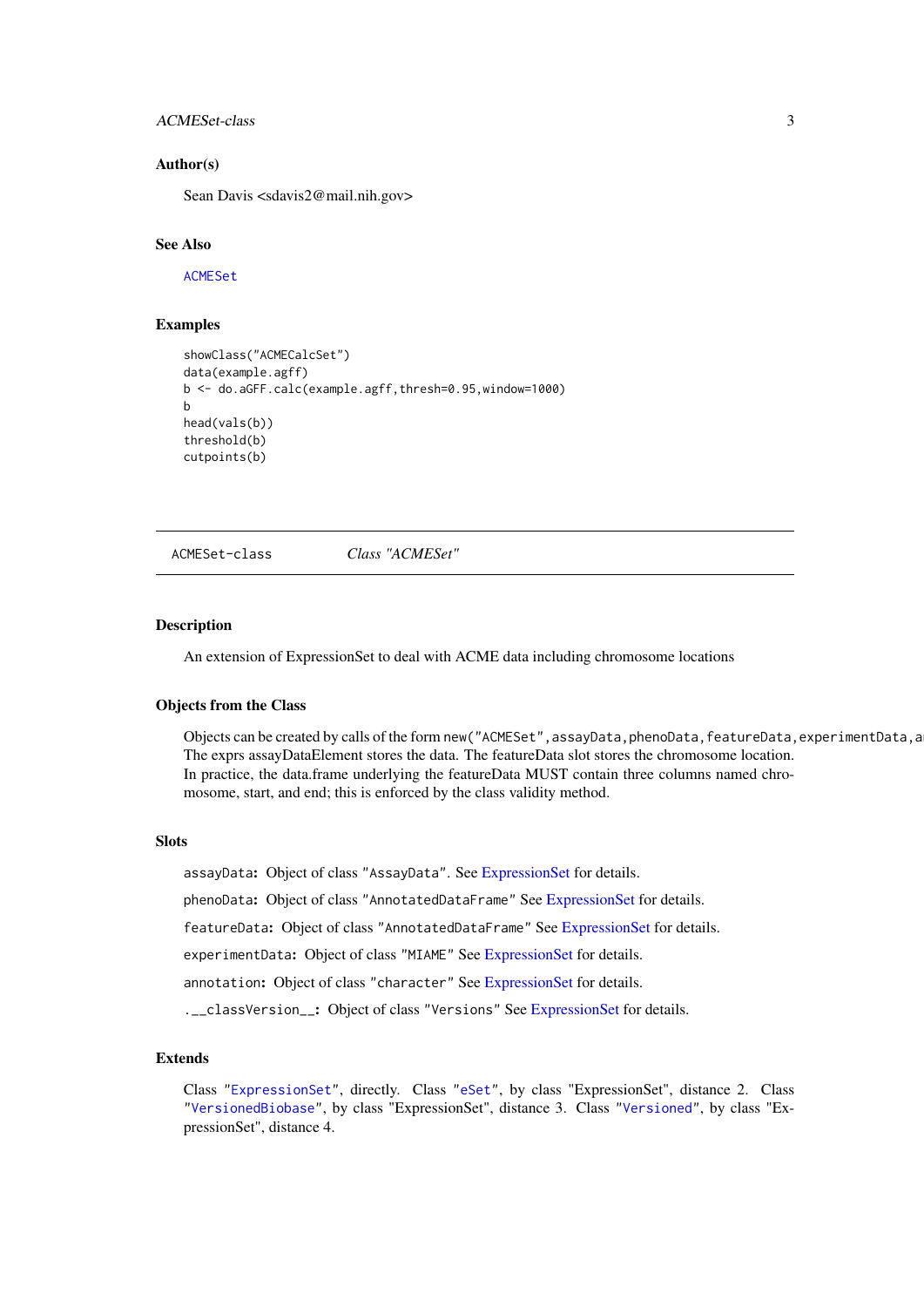#### <span id="page-3-0"></span>Methods

- chromosome signature(object = "ACMESet"): Accessor for the chromosome. Returns a vector of chromosomes.
- end signature( $x =$ "ACMESet"): Accessor for the end location for a probe. If that is not known, this could be set to the same value as the start location.
- **plot** signature( $x =$  "ACMESet"): A convenience plotting method that takes a sample name and chrom as well.
- start signature(x = "ACMESet"): Accessor for the start location for a probe.

#### Author(s)

Sean Davis <sdavis2@mail.nih.gov>

#### See Also

[ExpressionSet](#page-0-0), [ACMECalcSet](#page-1-1)

# Examples

```
showClass("ACMESet")
data(example.agff)
example.agff
head(chromosome(example.agff))
head(start(example.agff))
head(end(example.agff))
```
<span id="page-3-1"></span>aGFF-class *Class for storing GFF-like data*

#### Description

The GFF format is quite versatile while remaining simple. This class simply stores the annotation associated with a set of GFF files from the same regions of the genome along with some information about the samples from which the data came and the data (from the "score" column of the GFF file) themselves.

# Objects from the Class

Objects can be created by calls of the form new("aGFF",...). Also, the read.resultsGFF() function returns aGFF objects.

# **Slots**

annotation: Object of class "data.frame" with two columns absolutely necessary, "Chromosome" and "Location". Other columns can be included.

data: Object of class "matrix" of the same number of rows as the annotation slot and the same number of columns as the number of rows in the samples slot, containing data for later analysis

samples: Object of class "data. frame" for describing the samples, one row per sample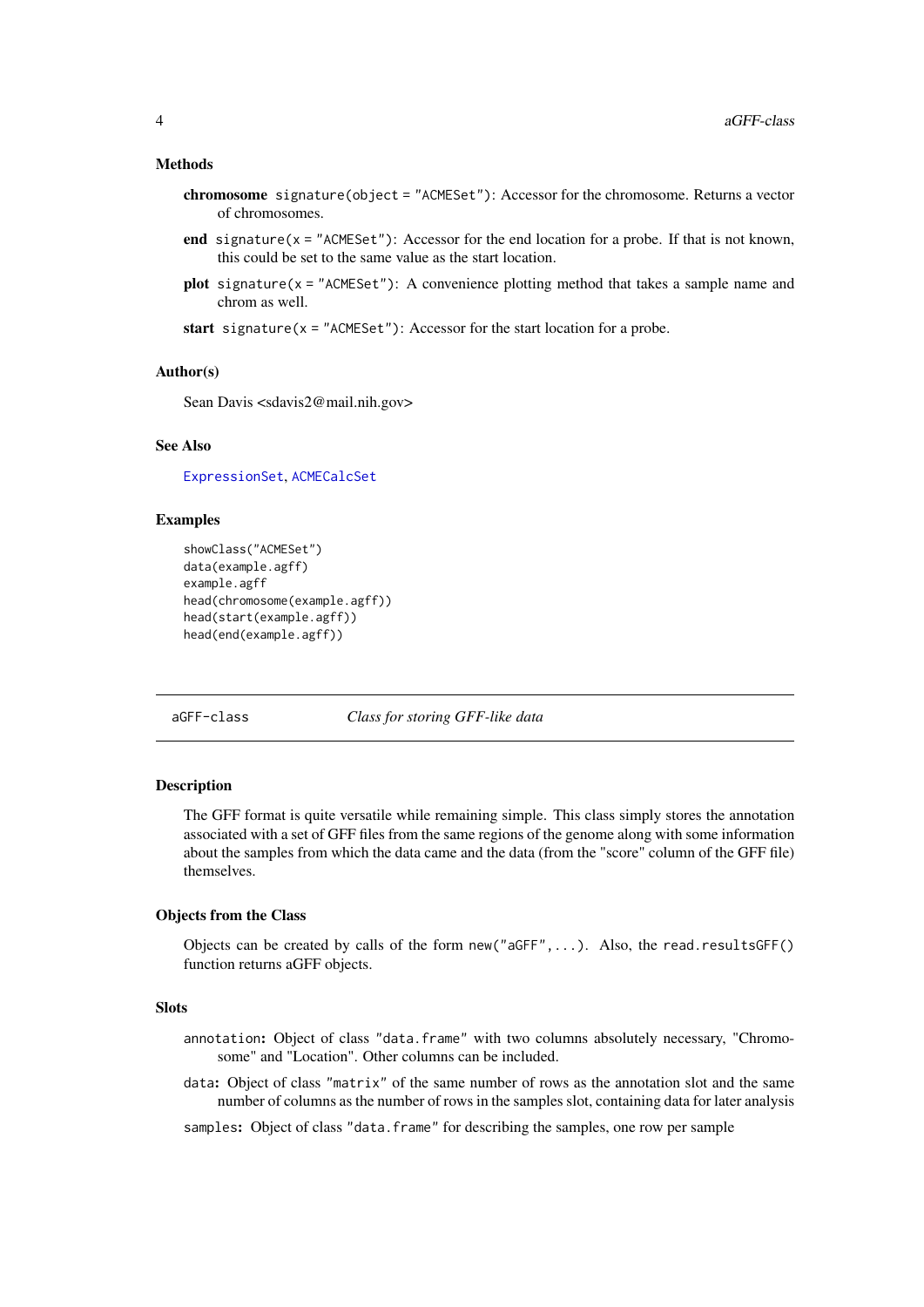#### <span id="page-4-0"></span>aGFFCalc-class 5

# Methods

**plot** signature( $x =$ "aGFF"): to plot a region along the genome.

**print** signature( $x =$ "aGFF"): simple method to display summary of aGFF object

show signature(object = "aGFF"): simple method to display summary of aGFF object

#### Author(s)

Sean Davis

# See Also

[read.resultsGFF](#page-10-1) and[aGFFCalc-class](#page-4-1)

#### Examples

# Load an example data(example.agff) example.agff

<span id="page-4-1"></span>aGFFCalc-class *Class "aGFFCalc"*

# Description

Store results of ACME calculations

#### Objects from the Class

Objects can be created by calls of the form new("aGFFCalc",...).

# Slots

- call: Object of class "call", contains the exact call to do.aGFF.calc, for historical purposes
- threshold: Object of class "numeric", the threshold used in the calculation
- cutpoints: Object of class "numeric", the data value above which probes were considered positive
- vals: Object of class "matrix", equivalent in size to the original data matrix, containing the calculated p-values from the ACME algorithm
- annotation: Object of class "data.frame", currently a copy of the original annotation, possibly reordered in chromosome order

data: Object of class "matrix", the original data, possibly reordered

samples: Object of class "data.frame", sample metadata

# Extends

Class "aGFF", directly.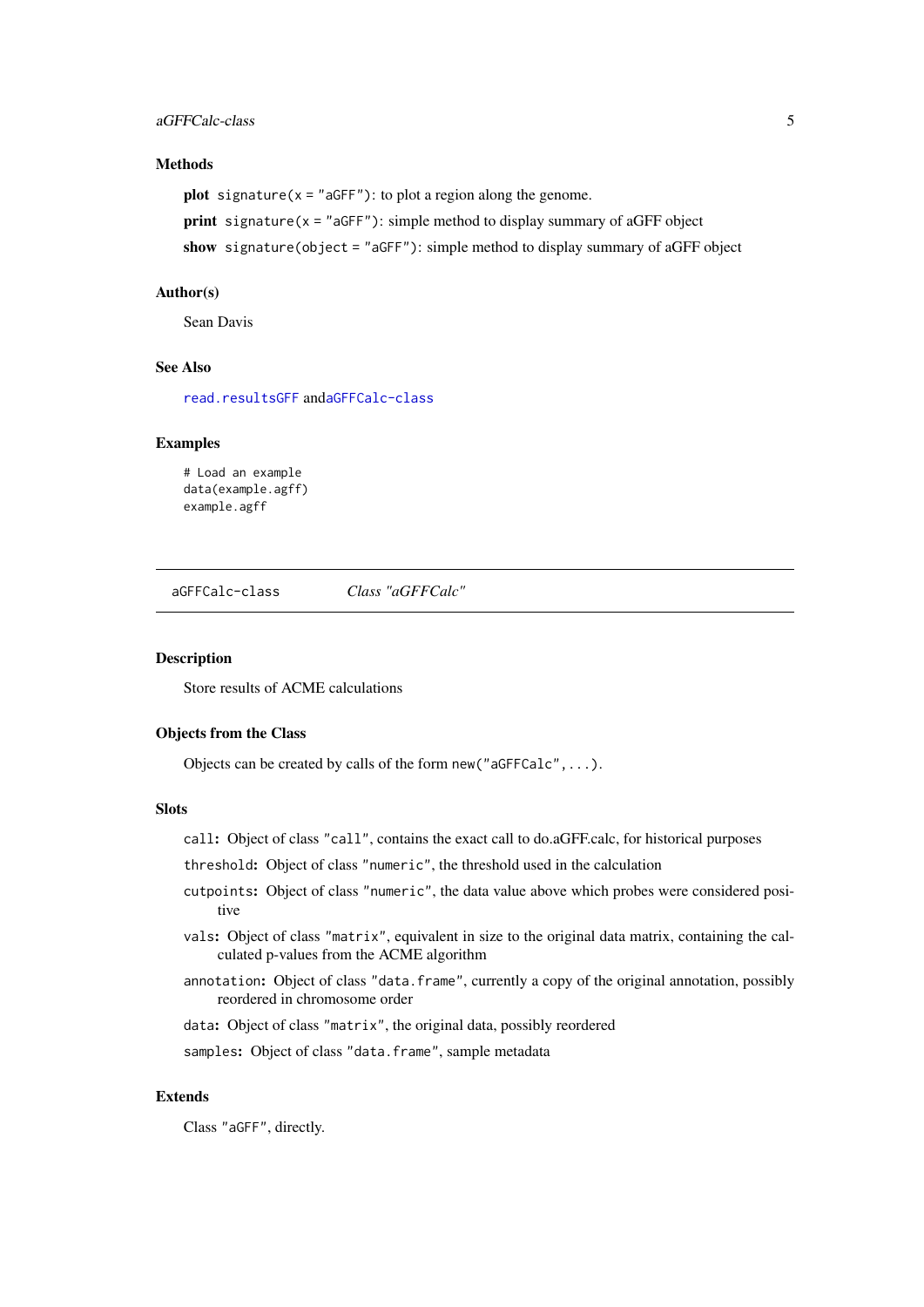# Methods

```
plot signature(x = "aGFFCalc", ask=FALSE): plot the results of an ACME calculation
print signature(x ="aGFFCalc"): brief overview of the object
show signature(object = "aGFFCalc"): brief overview of the object
```
# Author(s)

Sean Davis <sdavis2@mail.nih.gov>

#### See Also

[do.aGFF.calc](#page-5-1), [aGFF-class](#page-3-1)

#### Examples

```
data(example.agff)
example.agffcalc <- do.aGFF.calc(example.agff,window=1000,thresh=0.9)
example.agffcalc
```
<span id="page-5-1"></span>do.aGFF.calc *Perform ACME calculation*

#### Description

This function performs the moving window chi-square calculation. It is written in C, so is quite fast.

# Usage

do.aGFF.calc(x, window, thresh)

#### Arguments

| <b>X</b> | An aGFF class object                                                                                          |
|----------|---------------------------------------------------------------------------------------------------------------|
| window   | An integer value, representing the number of basepairs to include in the win-<br>dowed chi-square calculation |
| thresh   | The quantile of the data distribution for each sample that will be used to classify<br>a probe as positive    |

# Details

A window size on the order of 2-3 times the average size of fragments from sonication, digestion, etc. and containing at least 8-10 probes is the recommended size. Larger size windows are probably more sensitive, but obviously reduce the accuracy with which boundaries of signal can be called.

A threshold of between 0.9 and 0.99 seems empirically to be adequate. If one plots the histogram of data values and there is an obvious better choice (such as a bimodal distribution, with one peak representing enrichment), a more data-driven approach may yield better results.

#### Value

An object of class aGFFCalc

<span id="page-5-0"></span>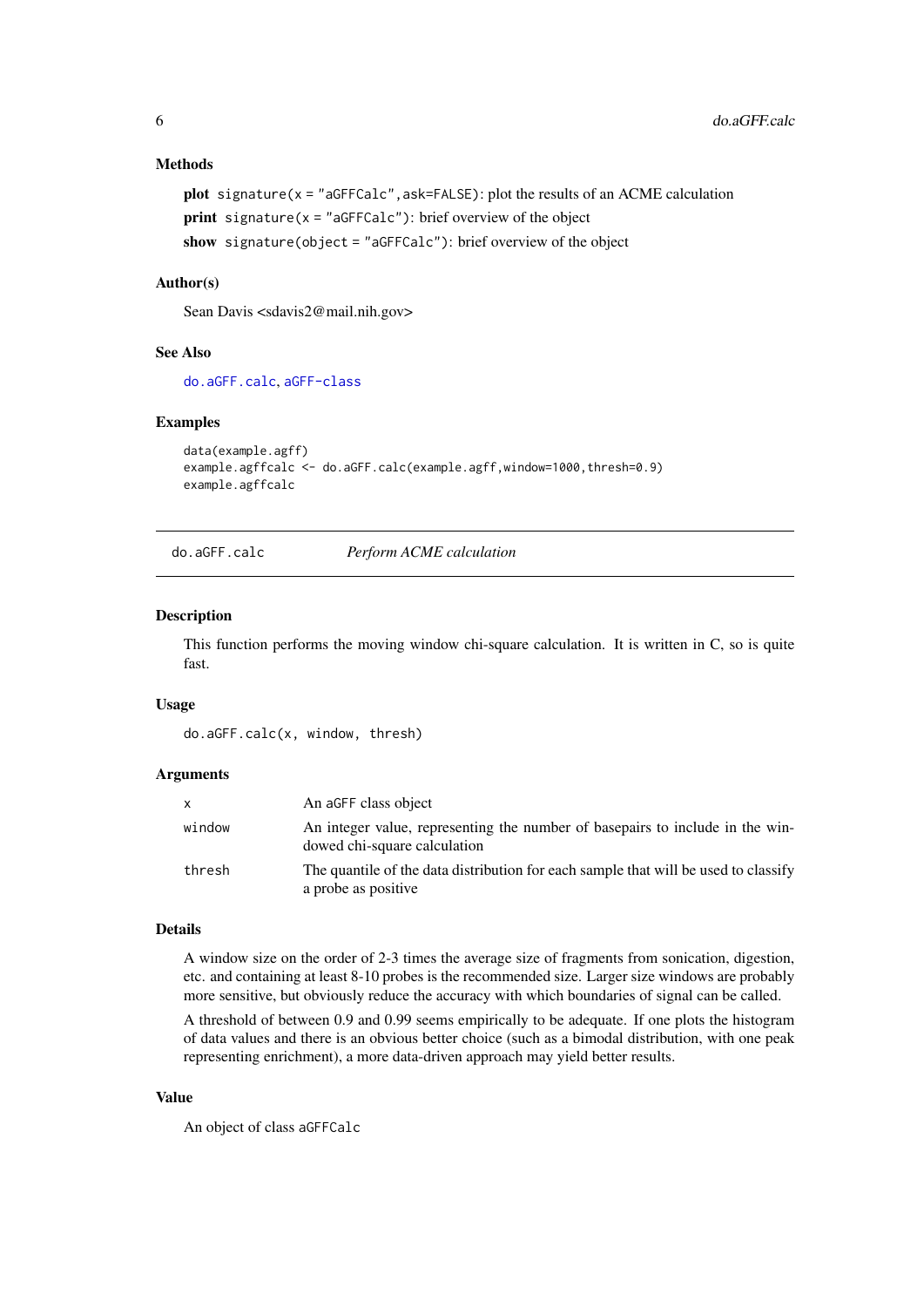# <span id="page-6-0"></span>example.agff 7

# Author(s)

Sean Davis <sdavis2@mail.nih.gov>

# Examples

```
data(example.agff)
example.agffcalc <- do.aGFF.calc(example.agff,window=1000,thresh=0.9)
example.agffcalc
```
example.agff *An example ACME data structure of class ACMESet*

# Description

An ACMESet data structure from two Nimblegen arrays, custom tiled to include multiple HOX genes.

# Usage

```
data(example.agff)
```
# Format

The format is: chr "example.agff"

# Source

From Scacheri et al., Plot Genet, 2006. Pubmed ID 16604156

# Examples

```
data(example.agff)
example.agff
```
<span id="page-6-1"></span>findClosestGene *Find closest refseq gene*

# Description

This function is used to find the nearest refseq transcript(s) to a point in the genome specified. Note that it is limited to the refseq transcripts listed at genome.ucsc.edu, where this function goes for information.

# Usage

```
findClosestGene(chrom, pos, genome = "hg17", position = "txStart")
```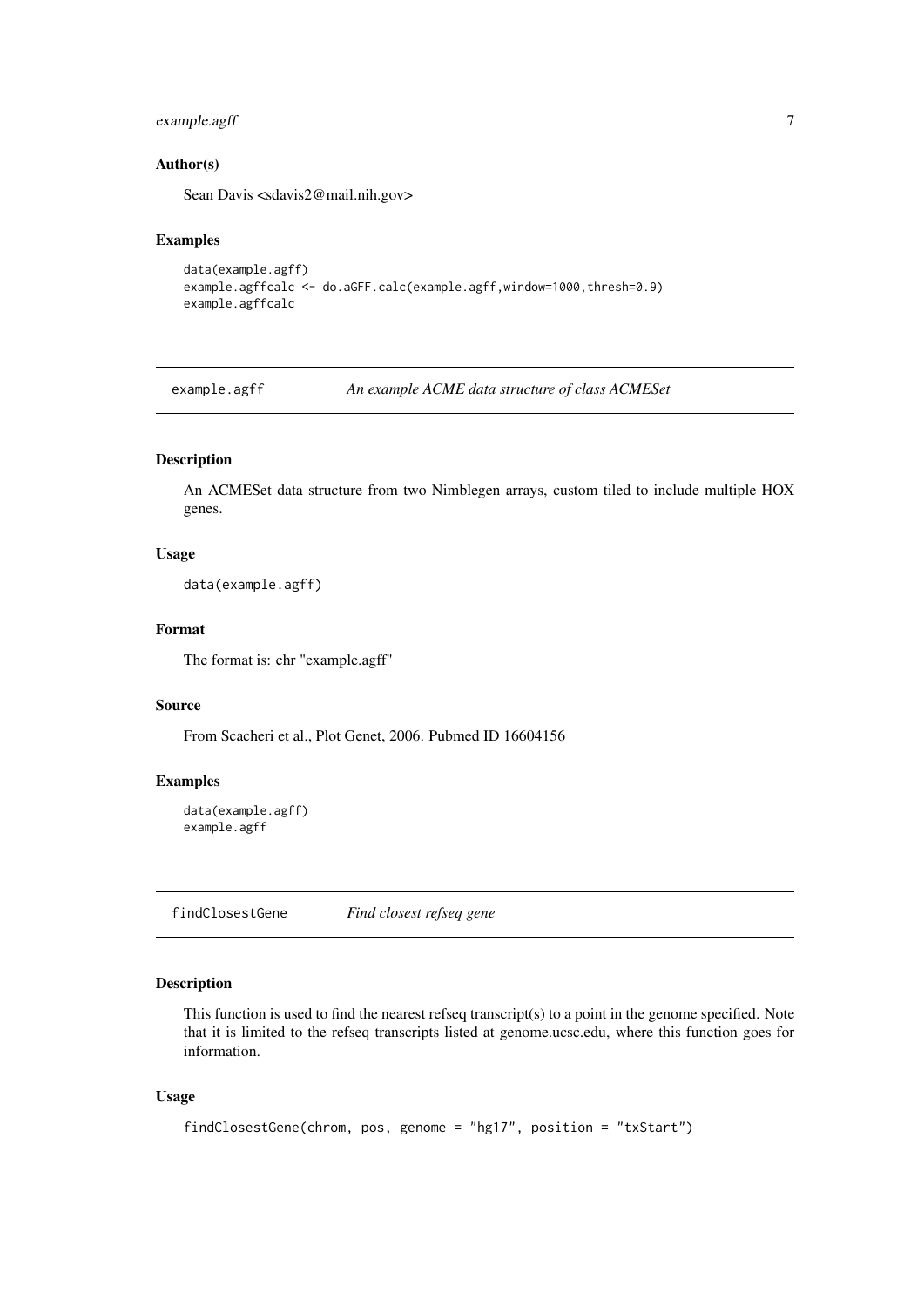# <span id="page-7-0"></span>Arguments

| chrom    | Usually specified like 'chr1', 'chr2', etc.                                               |
|----------|-------------------------------------------------------------------------------------------|
| pos      | A position in base pairs in the genome                                                    |
| genome   | Something like 'hg16', 'hg17', 'mm6', etc.                                                |
| position | The location to measure distance from: one of 'txStart', 'txEnd', 'cdsStart',<br>'cdsEnd' |

# Details

The first time the function is run, it checks to see if the refflat table for the given genome is present in the package environment. If not, it downloads it to the /tmp directory and gunzips it (using [getRefflat.](#page-9-1) It is then stored so that in future calls, there is no re-download required.

# Value

A data frame with the gene name, refseq id(s), txStart, txEnd, cdsStart, cdsEnd, exon count, and distance. Note that distance is measured as pos-position, so negative values mean that the point in the gene is to the left of the point specified in the function call (with the p-tel on the left).

# Note

The function may return more than one transcript, as several transcripts may have the same start site

#### Author(s)

Sean Davis <sdavis2@mail.nih.gov>

#### Examples

findClosestGene('chr1',100000000,'hg17')

findRegions *Find all regions in data above p-value threshold*

#### Description

After the ACME calculation, each probe is associated with a p-value of enrichment. However, one often wants the contiguous regions associated with runs of p-values above a given p-value threshold.

# Usage

findRegions(x, thresh = 1e-04)

#### Arguments

| x      | An ACMESetCalc object |
|--------|-----------------------|
| thresh | The p-value threshold |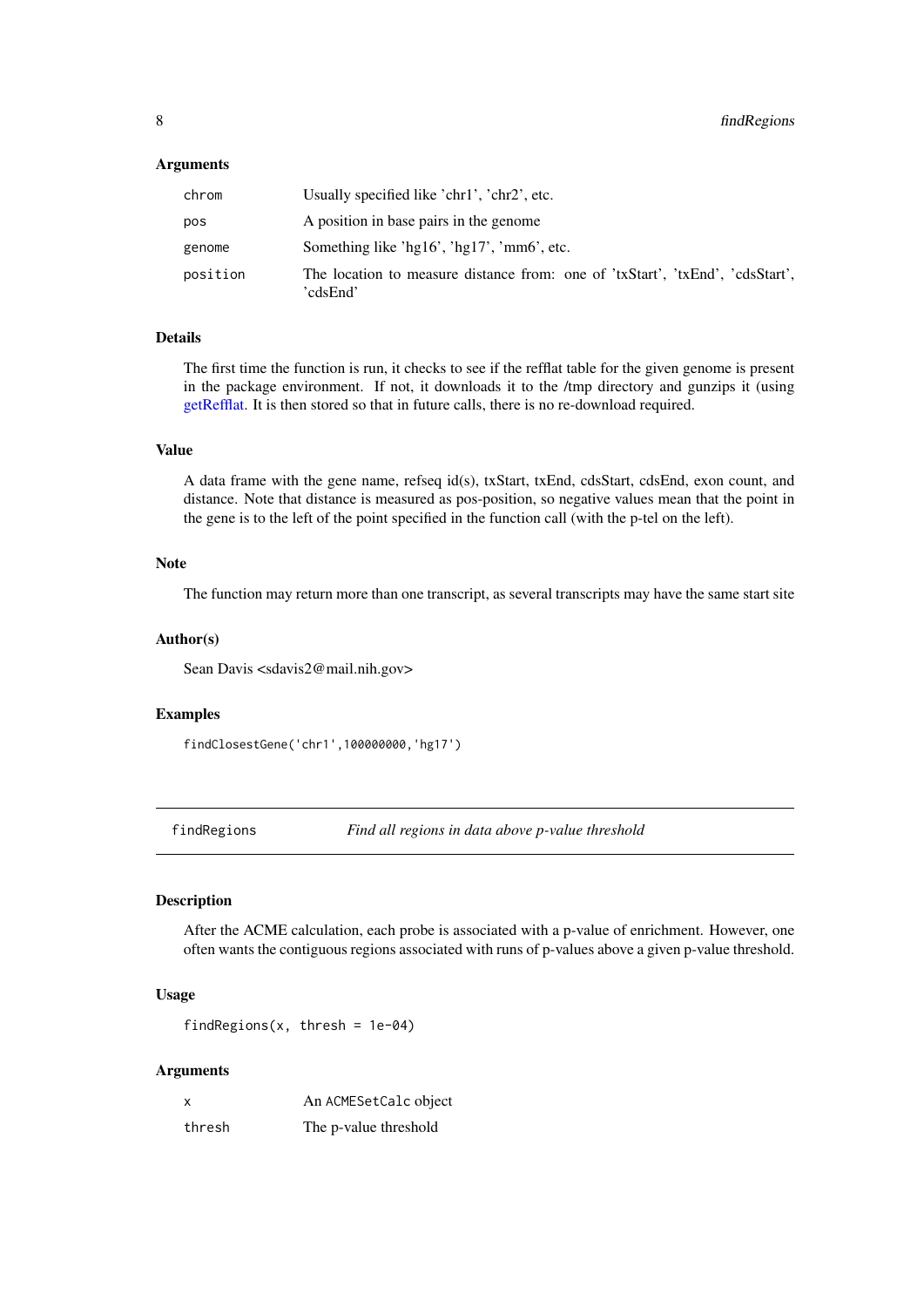#### <span id="page-8-0"></span>generics **9**

### Details

Runs of p-values above the p-value threshold will be reported as one "region". These can be used for downstream analyses, export to browsers, submitted for transcription factor binding enrichment analyses, etc.

# Value

A data frame with these columns:

| Length     | The length of the region in probes                                       |
|------------|--------------------------------------------------------------------------|
| TF         | Either TRUE or FALSE; TRUE regions represent regions of enrichment while |
|            | FALSE regions are the regions between the TRUE regions                   |
| StartInd   | The starting Index of the region                                         |
| EndInd     | The ending Index of the region                                           |
| Sample     | The sample containing the region                                         |
| Chromosome | The Chromosome of the region                                             |
| Start      | The starting basepair of the region                                      |
| End        | The ending basepair of the region                                        |
| Median     | The median p-value in the region                                         |
| Mean       | The mean p-value in the region                                           |
|            |                                                                          |

# Author(s)

Sean Davis <sdavis2@mail.nih.gov>

# See Also

[do.aGFF.calc](#page-5-1), [findClosestGene](#page-6-1)

# Examples

```
data(example.agff)
example.agffcalc <- do.aGFF.calc(example.agff,window=1000,thresh=0.9)
foundregions <- findRegions(example.agffcalc,thresh=0.001)
foundregions[1:6,]
```
generics *Generics defined within ACME*

#### Description

See methods descriptions for details.

# Usage

```
vals(x, ...)
chromosome(object, ...)
end(x, \ldots)start(x, \ldots)plot(x, y, ...)cutpoints(x, ...)
threshold(x, ...)
```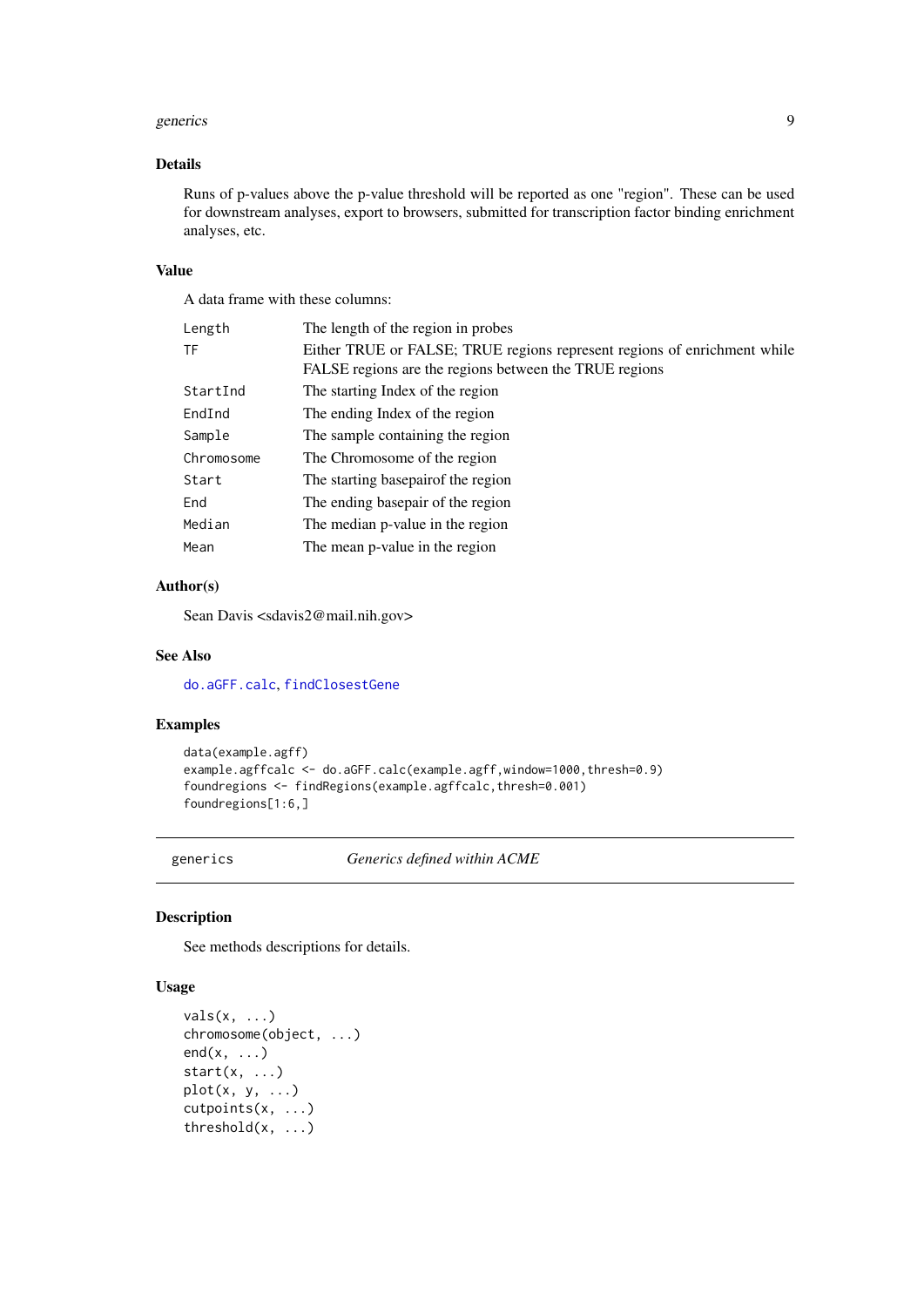# <span id="page-9-0"></span>Arguments

| X                       | An ACMESet or ACMECalcSet object (for cutpoints and threshold) |
|-------------------------|----------------------------------------------------------------|
| object                  | An ACMESet or ACMECalcSet object (for cutpoints and threshold) |
| <b>V</b>                | Treated as missing for plotting these types of objects         |
| $\cdot$ $\cdot$ $\cdot$ | Passed into method                                             |

# Details

These are all getters for ACMESet and ACMECalcSet objects.

# Value

See methods descriptions for details

# Author(s)

Sean Davis <sdavis2@mail.nih.gov>

# See Also

[ACMESet,](#page-2-1) [ACMECalcSet](#page-1-1)

# Examples

```
data(example.agff)
head(chromosome(example.agff))
head(end(example.agff))
head(start(example.agff))
```
<span id="page-9-1"></span>

getRefflat *Get the refflat table from ucsc for the given genome*

#### Description

Fetches the refflat table from ucsc, stores in temp dir and then gunzips it and reads it in.

# Usage

```
getRefflat(genome = "hg17")
```
# Arguments

genome The genome code from ucsc, like 'hg16', 'mm6', etc.

# Value

A data frame mirroring the UCSC table structure.

# Author(s)

Sean Davis <sdavis2@mail.nih.gov>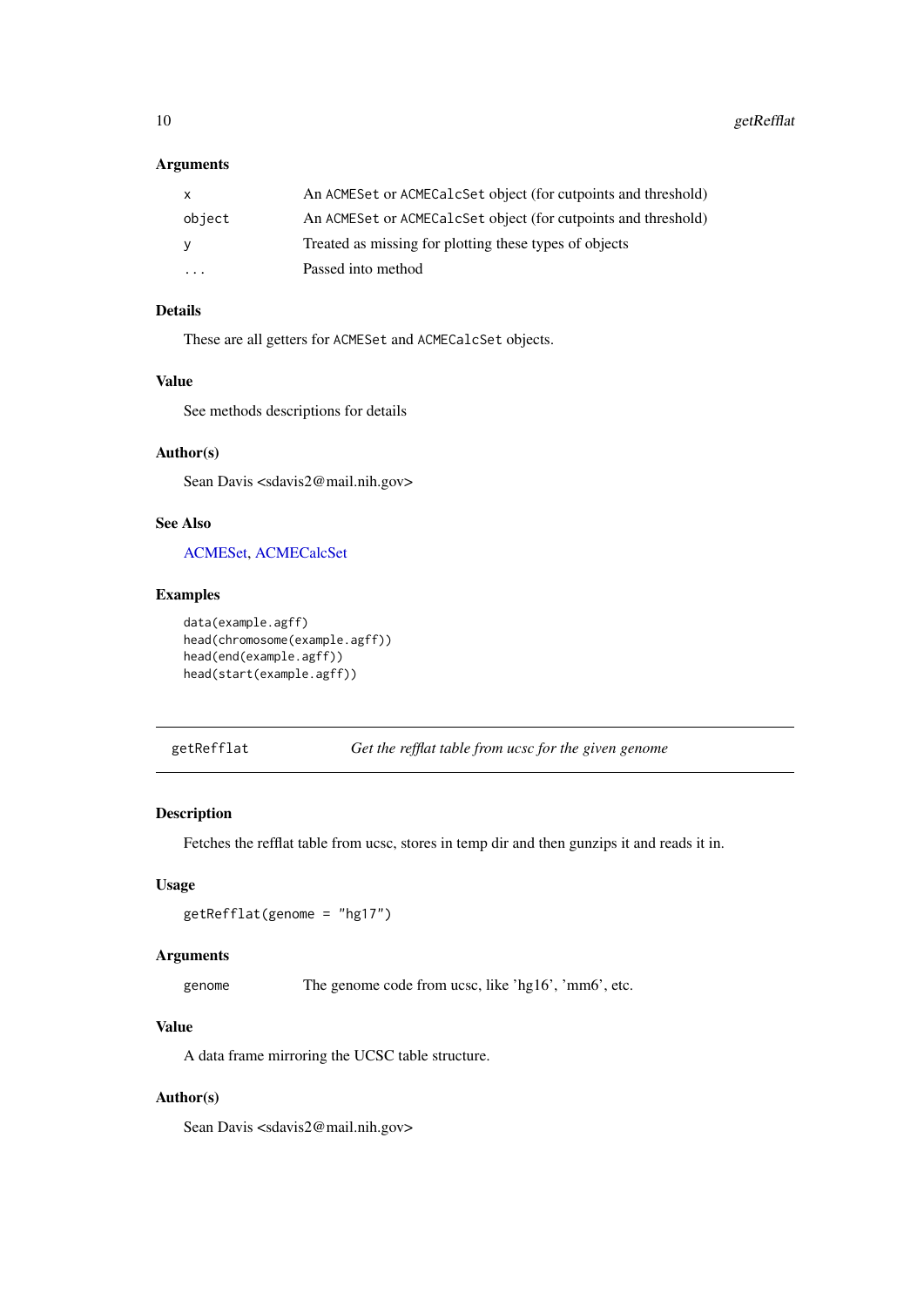<span id="page-10-0"></span>read.resultsGFF 11

# References

http://genome.ucsc.edu

# See Also

[findClosestGene](#page-6-1)

#### Examples

rf <- getRefflat('hg17')

<span id="page-10-1"></span>read.resultsGFF *Read Nimblegen GFF files*

# Description

A GFF format file is a quite flexible format for storing genomic data. Nimblegen uses these format files as one format for making chip-chip data available. This function reads these files, one per experiment and creates a resulting aGFF-class object.

# Usage

read.resultsGFF(fnames, path = ".", samples = NULL, notes = NULL, skip = 0, sep = "\t", quote = "\"",

# Arguments

| fnames  | A vector of filenames                                                                                       |
|---------|-------------------------------------------------------------------------------------------------------------|
| path    | The path to the filenames                                                                                   |
| samples | A data.frame containing sample information, one row per sample, in the same<br>order as the files in fnames |
| notes   | A character vector for notes-not currently stored                                                           |
| skip    | Number of lines to skip if the file contains a header                                                       |
| sep     | The field separator-should be a tab character for gff files, but can be set if nec-<br>essary.              |
| quote   | The text quote character-again not used for gff file, typically                                             |
| .       | $\cdots$                                                                                                    |

# Details

The output is an ACMESet object.

# Value

A single ACMESet object.

# Author(s)

Sean Davis <sdavis2@mail.nih.gov>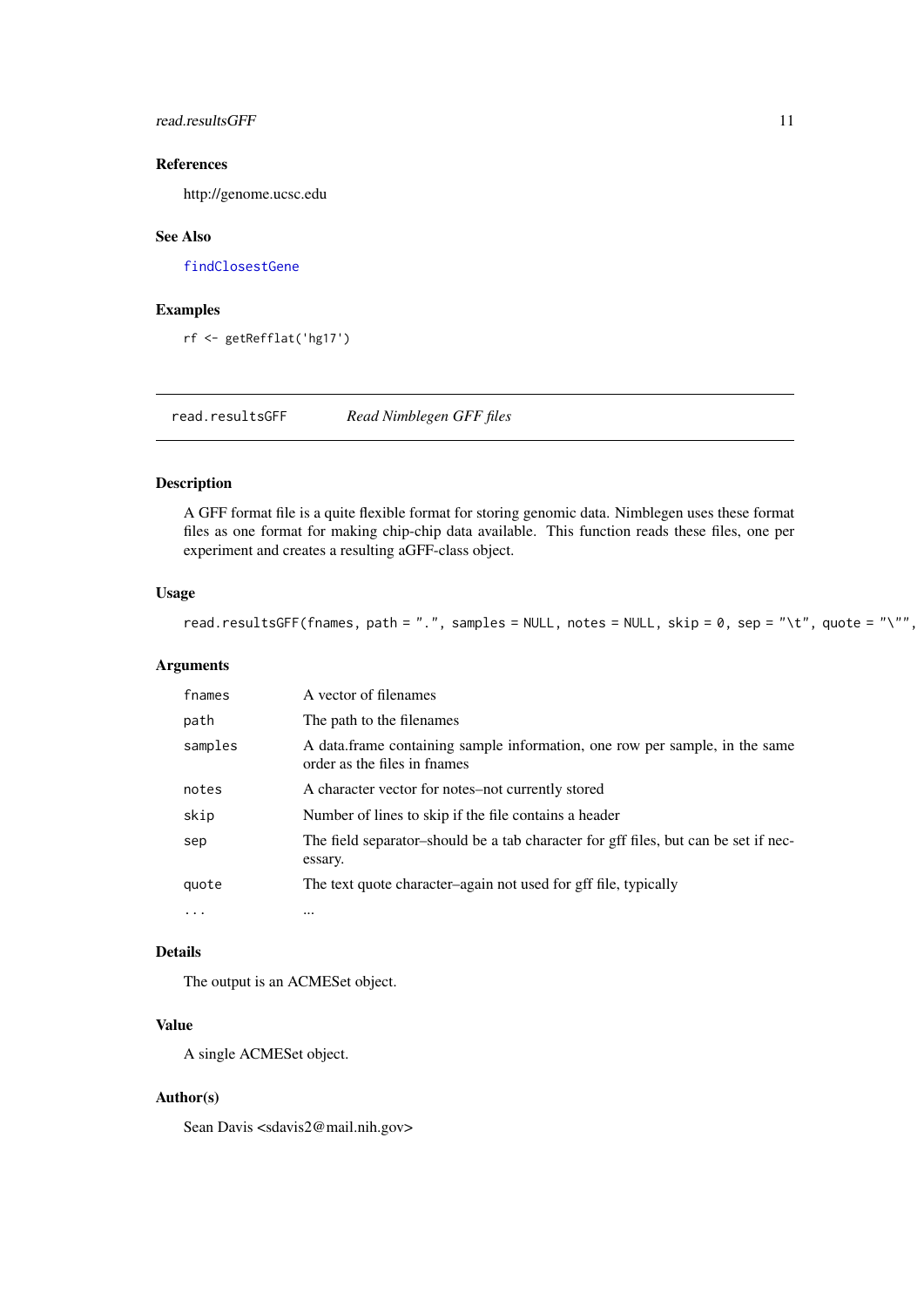### References

http://www.sanger.ac.uk/Software/formats/GFF/

# See Also

[ACMESet](#page-2-1)

# Examples

```
datdir <- system.file('extdata',package='ACME')
fnames <- dir(datdir)
example.agff <- read.resultsGFF(fnames,path=datdir)
```
write.bedGraph *Write bedGraph format tracks for UCSC genome browser*

# Description

Generate bedGraph format files for the UCSC genome browser. This function will write the bed-Graph files associated with a aGFFcalc object. There will be either one or two files (default two) representing the raw data and the calculated data (which is output as -log10(val) for visualization purposes for EACH sample).

# Usage

```
write.bedGraph(x, raw = TRUE, vals = TRUE, directory = ".")
```
# Arguments

| $\mathsf{X}$ | An ACMES et or ACMECalcS et object                  |
|--------------|-----------------------------------------------------|
| raw          | Boolean. Create a file for the raw data?            |
| vals         | Boolean. Create a file for the calculated p-values? |
| directory    | Give a directory for storing the files              |

### Author(s)

Sean Davis

# Examples

```
data(example.agff)
write.bedGraph(example.agff)
```
<span id="page-11-0"></span>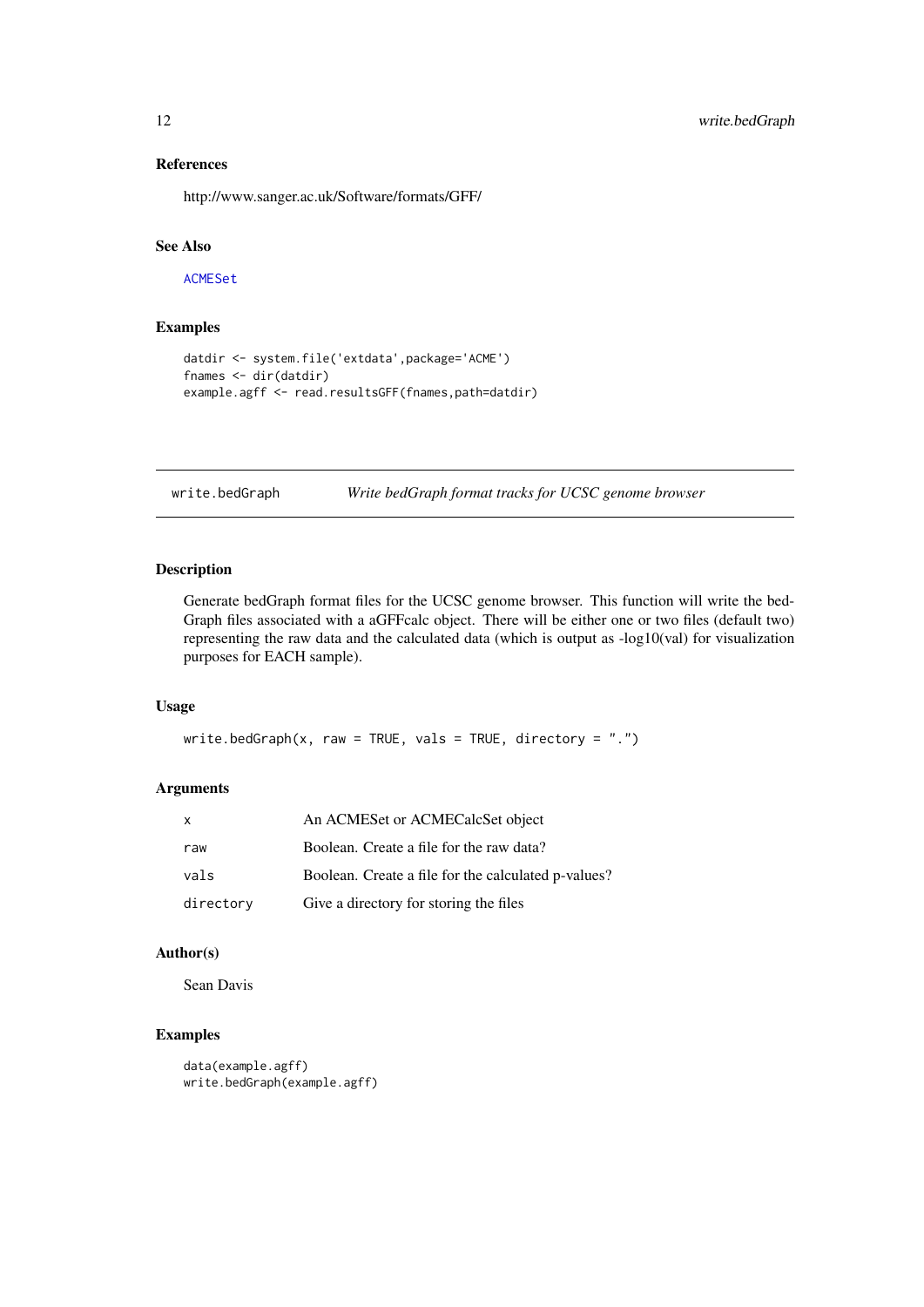<span id="page-12-0"></span>

# Description

The affy Integrated Genome Browser (IGB) is a powerful, fast browser for genomic data. The file format is simple (three columns: chromosome, location, and score) to generate. This function will write the sgr files associated with a aGFFcalc object. There will be either one or two files (default two) representing the raw data and the calculated data (which is output as -log10(val) for visualization purposes).

#### Usage

```
write.sgr(x, raw = TRUE, vals = TRUE, directory = ".")
```
# Arguments

| $\mathsf{X}$ | An ACMES et or ACMECalcS et object                  |
|--------------|-----------------------------------------------------|
| raw          | Boolean. Create a file for the raw data?            |
| vals         | Boolean. Create a file for the calculated p-values? |
| directory    | Give a directory for storing the files              |

# Author(s)

Sean Davis

# Examples

data(example.agff) write.sgr(example.agff)